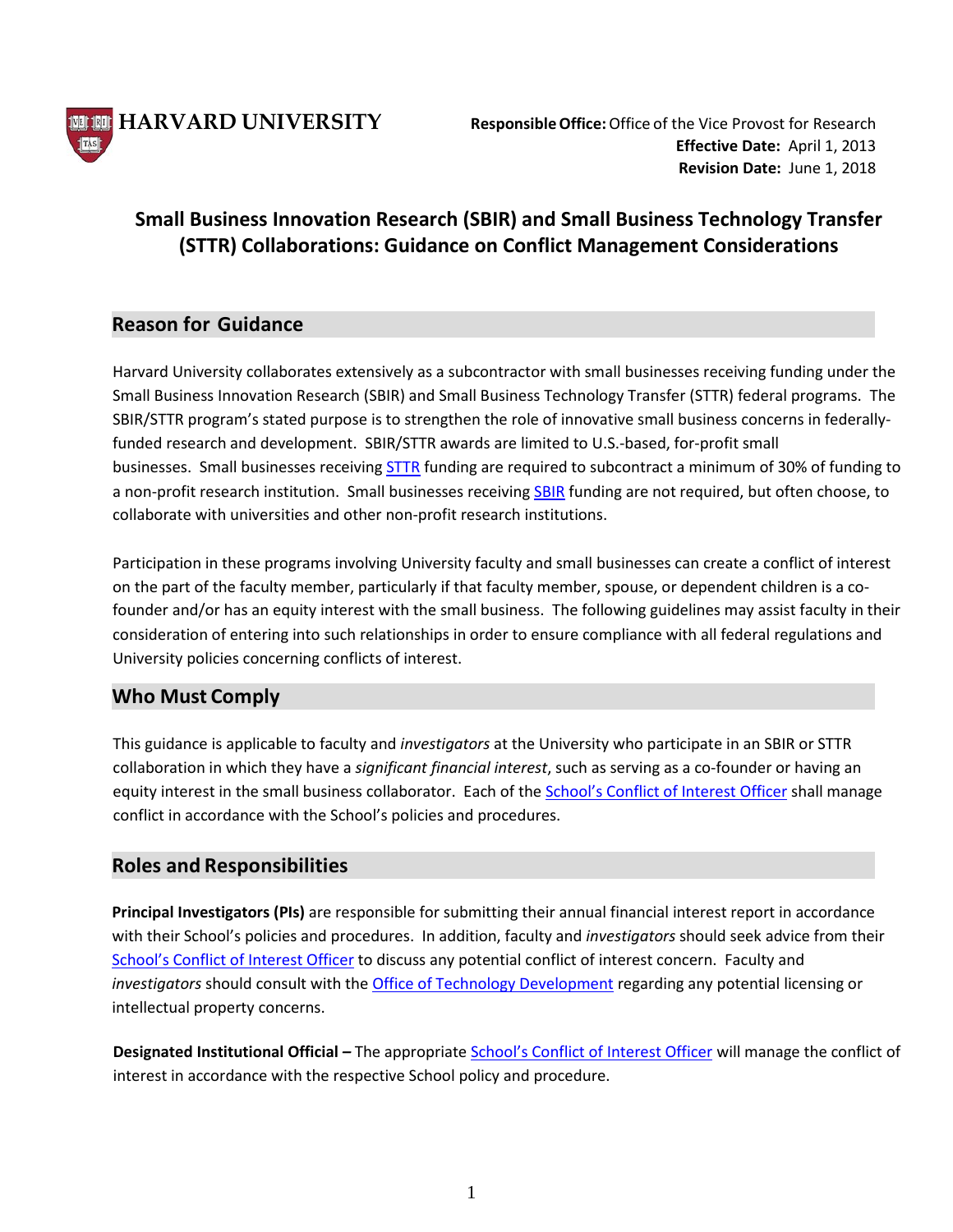### **Procedures**

#### **SBIR / STTR Proposal Process**

When Harvard is anticipating serving as a subrecipient to a small business receiving SBIR or STTR funding, the Principal Investigator or the department/local level managing unit should provide the sponsored office (Office for Sponsored Programs/Sponsored Projects Administration/Office of Research Administration): (1) a copy of the solicitation, (2) the complete proposal and budget for the Harvard scope of work, and (3) the full proposal submitted by the small business to the prime sponsor. These documents should, to the extent possible, be submitted along with documentation from the small business that it has a primary operating space outside of Harvard University.

#### **Financial Interest Reporting Requirement**

In accordance with the [University Policy on Individual Financial Conflicts of Interest for Persons Holding a Faculty](http://vpr.harvard.edu/content/guidance-harvard-administrators)  [and Teaching Appointments,](http://vpr.harvard.edu/content/guidance-harvard-administrators) all holders of faculty or teaching appointments and any *investigator* applying for or receiving funding from the U.S. Public Health Service (PHS) (including the National Institutes of Health and the Centers for Disease Control and Prevention), sponsors adopting the PHS regulations, or the National Science Foundation (NSF) must submit an internal, confidential report of their and their family members' *significant financial interests* in the preceding twelve months in any related outside entity. [1](#page-1-0)

#### **Management of Identified Conflicts of Interest**

A *financial conflict of interest* may result when the report includes a financial interest in a small business which receives SBIR or STTR funding, and the small business would like to issue a subcontract to the University. The conflict of interest must be managed by the [School's Conflict of Interest Officer](https://vpr.harvard.edu/pages/financial-conflict-interest-policy) in accordance with the School's policies and procedures prior to the award initiation. Conflict management plans may include, but is not limited to, the following requirements:

- Elimination of conflicting role: The *investigator* may be requested to forgo any fiduciary role with the small business while the proposed research is active. Alternatively, the *investigator* may be requested to assign an alternate faculty member to serve as the principal investigator for the University research.
- Clear delineation of roles: The proposal must clearly delineate the roles of each scientist under the grant. No individual shall have a scientific role simultaneously in both the small business research and the University research. In addition, small business research must occur using the small business facilities and personnel rather than University facilities and personnel. University research may utilize University facilities and personnel.
- Outside oversight of science: A University faculty member who does not have a *significant financial interest* in the small business should be appointed to act as a scientific arbitrator of conflict of interest related concerns for the project. The arbitrator should serve as a contact for the University personnel and a reviewer of draft manuscripts, presentations, and completed data for possible bias.
- Increased reporting: In addition to clearly delineating roles in the proposal, more frequent reporting or meetings at the School level may be required.
- Public disclosure: Written disclosure of a financial interest in the small business shall be required to collaborators and mentees and in publications or other public presentations of research results.

<span id="page-1-0"></span> $1$  School policies and implementation plans may require the disclosure of certain significant non-financial outside interests.